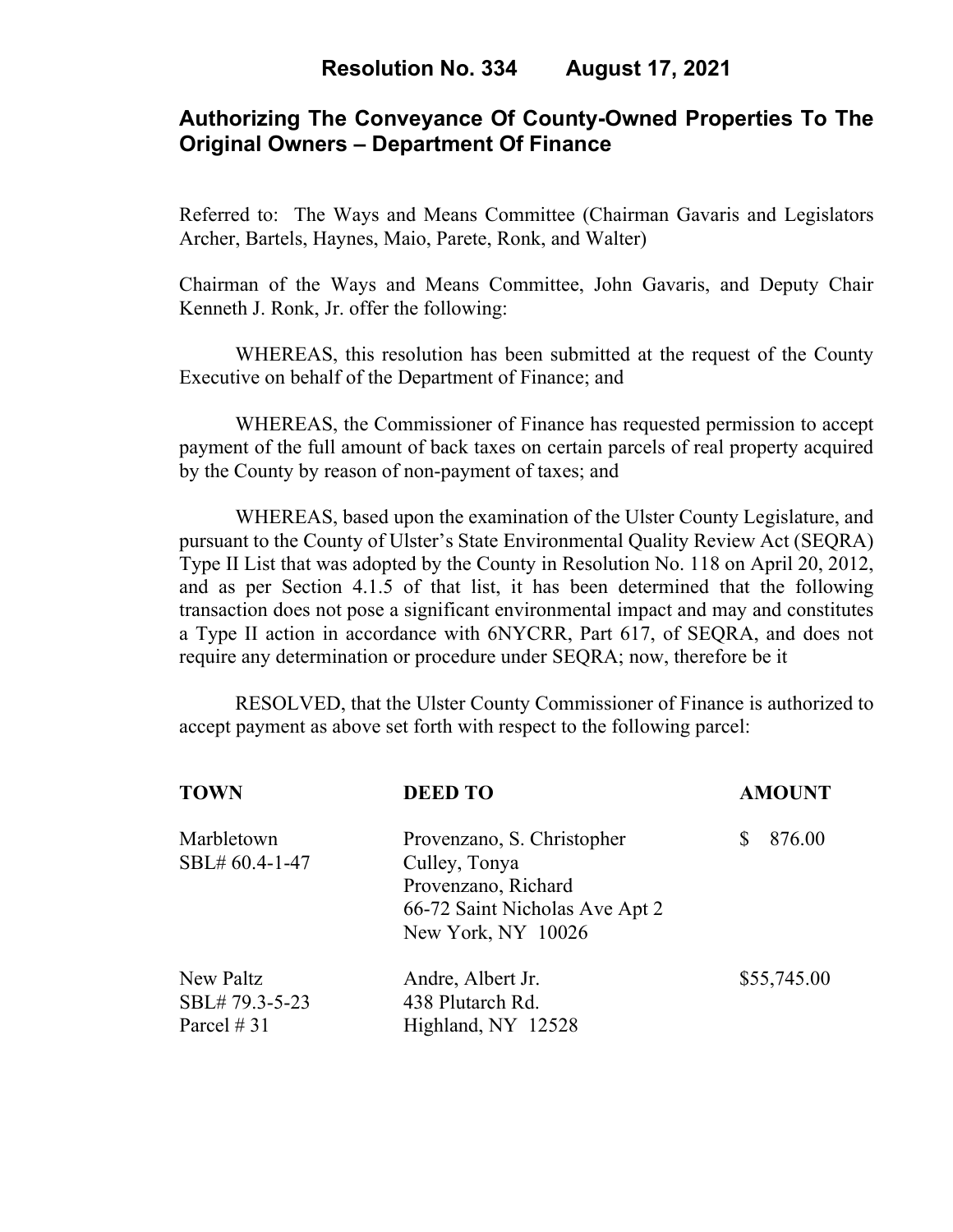### **- Page 2 -**

### **Resolution No. 334 August 17, 2021**

### **Authorizing The Conveyance Of County-Owned Properties To The Original Owners – Department Of Finance**

| <b>TOWN</b>                | <b>DEED TO</b>                                                                                                             | <b>AMOUNT</b> |
|----------------------------|----------------------------------------------------------------------------------------------------------------------------|---------------|
| Olive<br>SBL# 60.2-3-2.140 | Provenzano, S. Christopher<br>Culley, Tonya<br>Provenzano, Richard<br>66-72 Saint Nicholas Ave Apt 2<br>New York, NY 10026 | \$16,303.00   |
| Olive<br>SBL# 60.2-3-3     | Provenzano, S. Christopher<br>Culley, Tonya<br>Provenzano, Richard<br>66-72 Saint Nicholas Ave Apt 2<br>New York, NY 10026 | \$3,435.00    |

and, be it further

RESOLVED, that upon receipt of such payment with respect to each parcel, the Chairman of the Ulster County Legislature is hereby authorized to make, execute and deliver to the owner making payment, a quitclaim deed conveying the interest of the County in the parcel, which quitclaim deed shall contain the covenant that the County of Ulster shall in no event be or become liable for any defects in title conveyed for any cause whatsoever, or that no claim or demand of any nature shall ever be made against the County of Ulster arising from such sales, conveyances, or any proceedings leading thereto,

and move its adoption.

#### ADOPTED BY THE FOLLOWING VOTE:

AYES: 18 NOES: 0 (Absent: Legislators Archer, Bruno, Delaune, Maio, and Wawro)

Passed Committee: Ways and Means on August 10, 2021

FINANCIAL IMPACT: TOTAL UNPAID TAXES: \$76,359.00